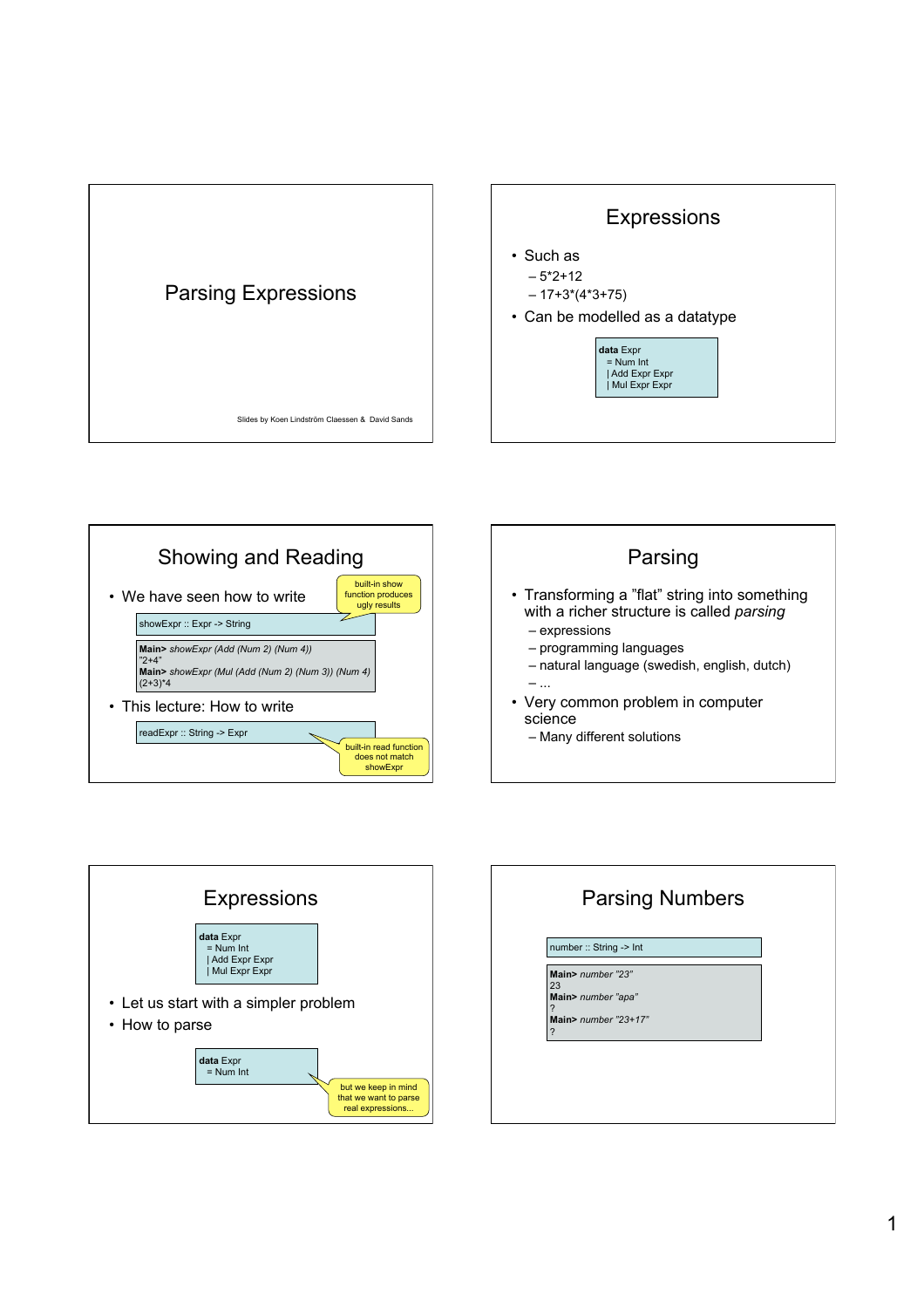









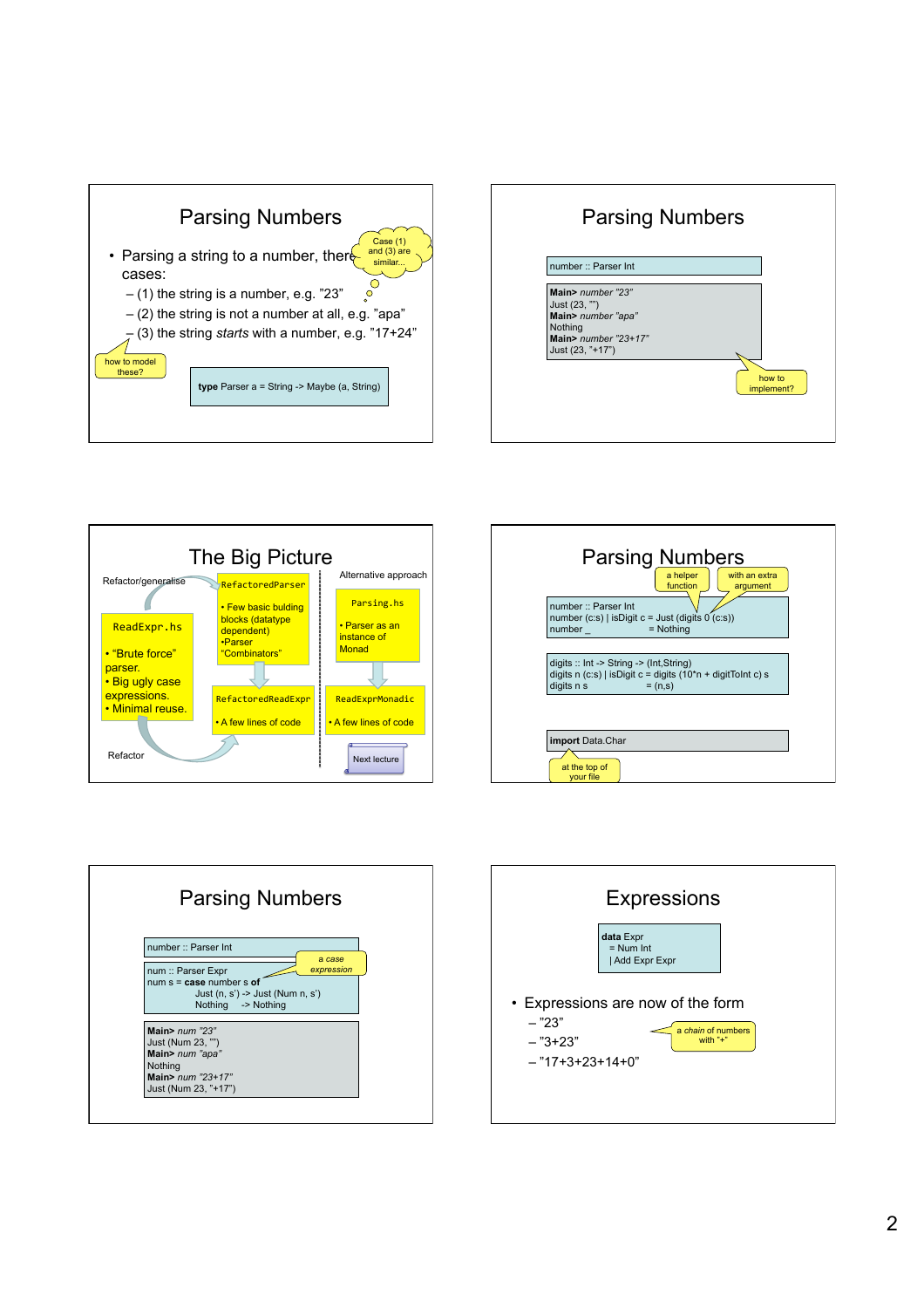









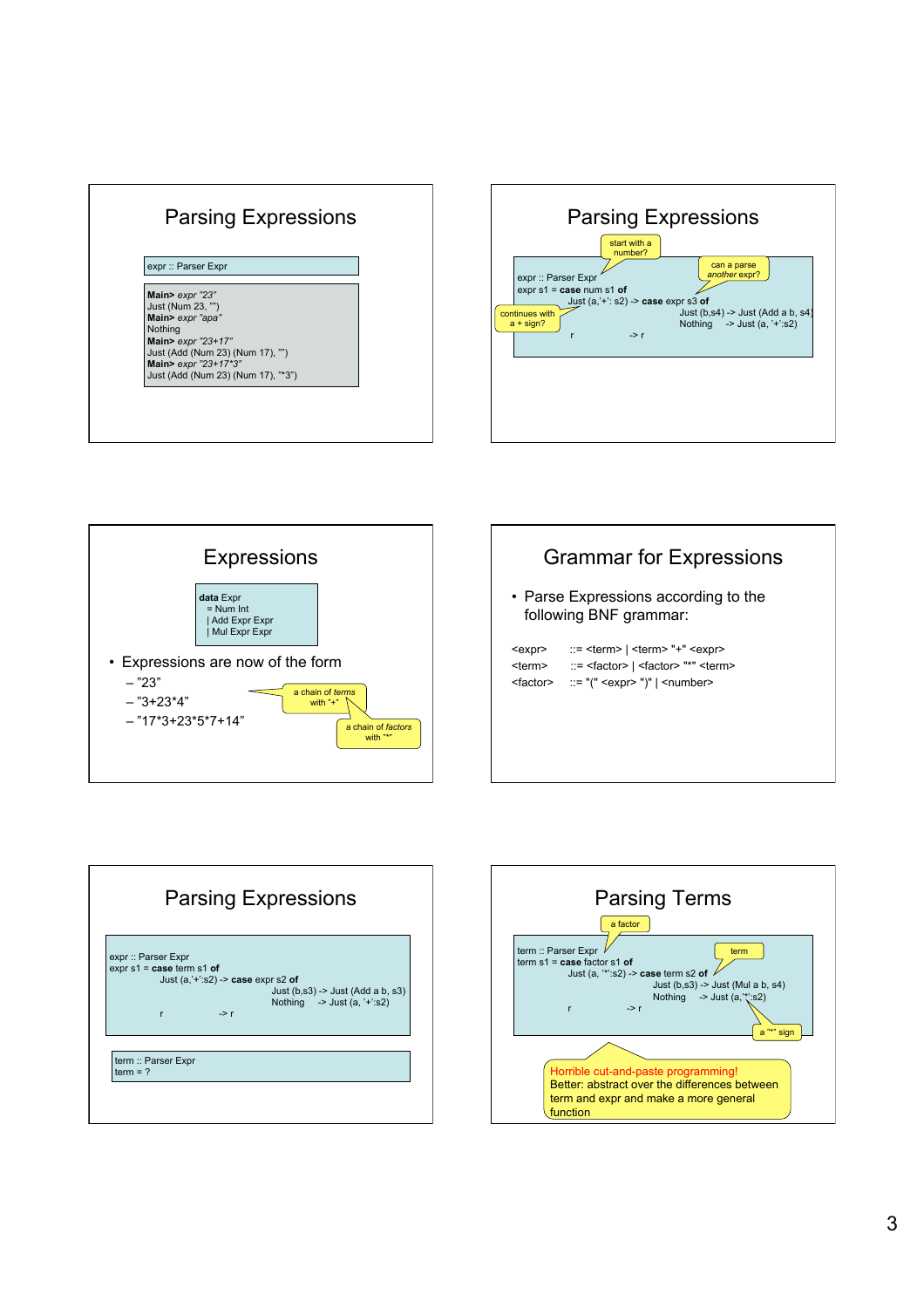









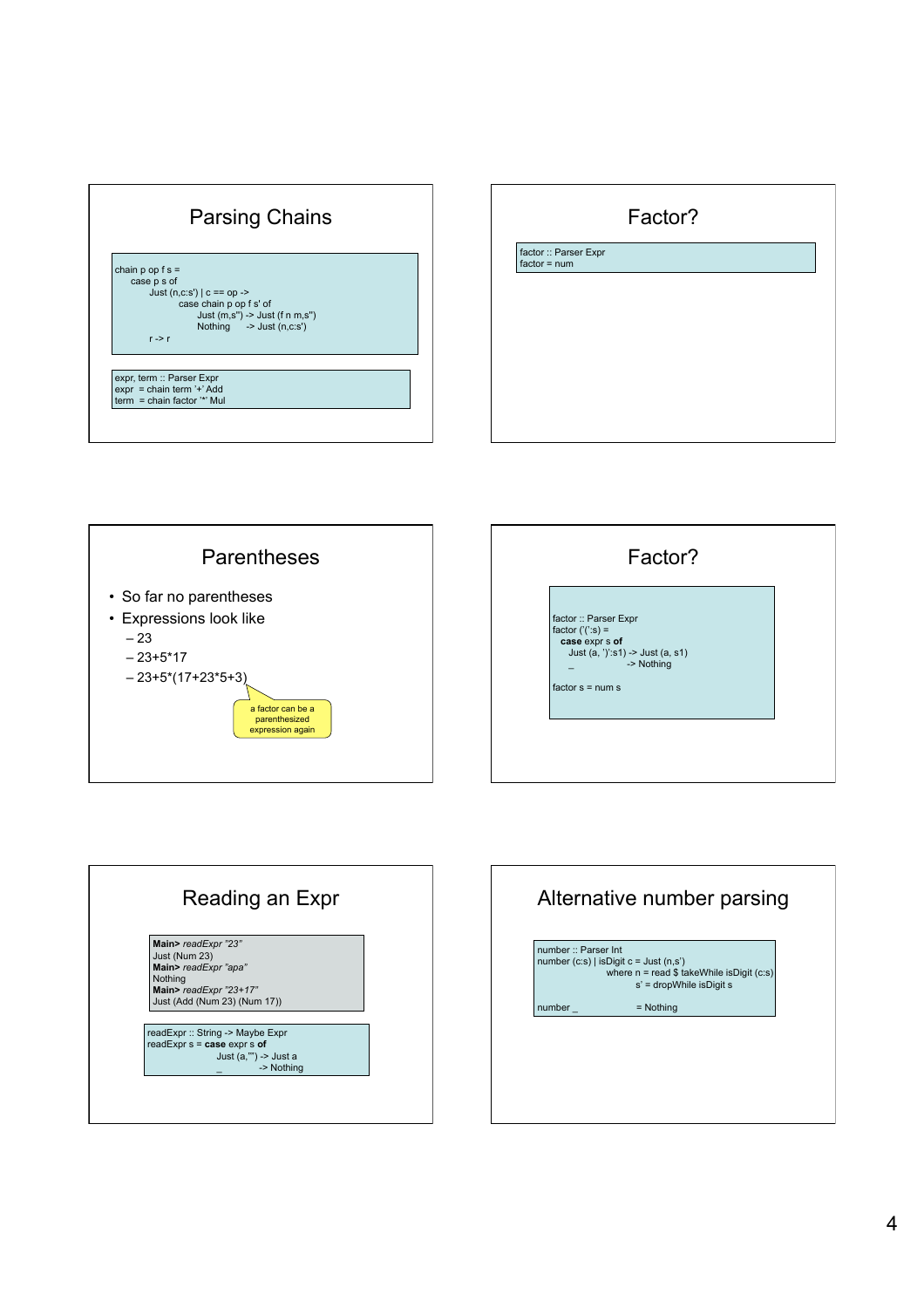## Summary

- Parsing becomes easier when
	- Failing results are explicit
	- A parser also produces the *rest* of the string
- Case expressions
	- To look at an intermediate result
- Higher-order functions
	- Avoid copy-and-paste programming





## Refactoring the Parser: First Attempt

- Many operations in our Parser can be made **more general**
- more reuse, less clutter
- Here we refactor the definition into
- **Basic building blocks** for parsers (dependent on the type of our Parser)
- **Combinators**: building blocks for making parsers from other parsers (independent of the type of Parser)



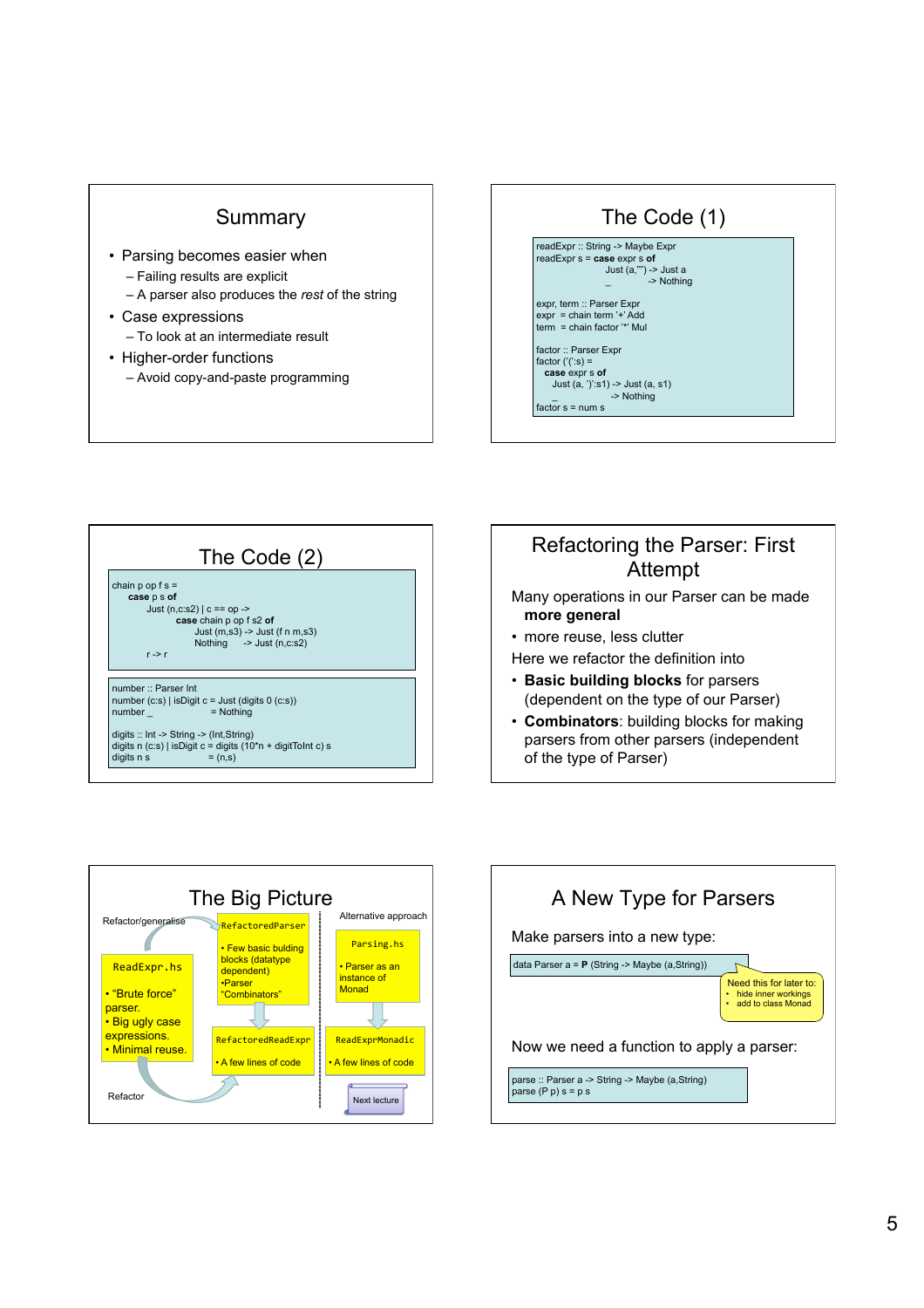









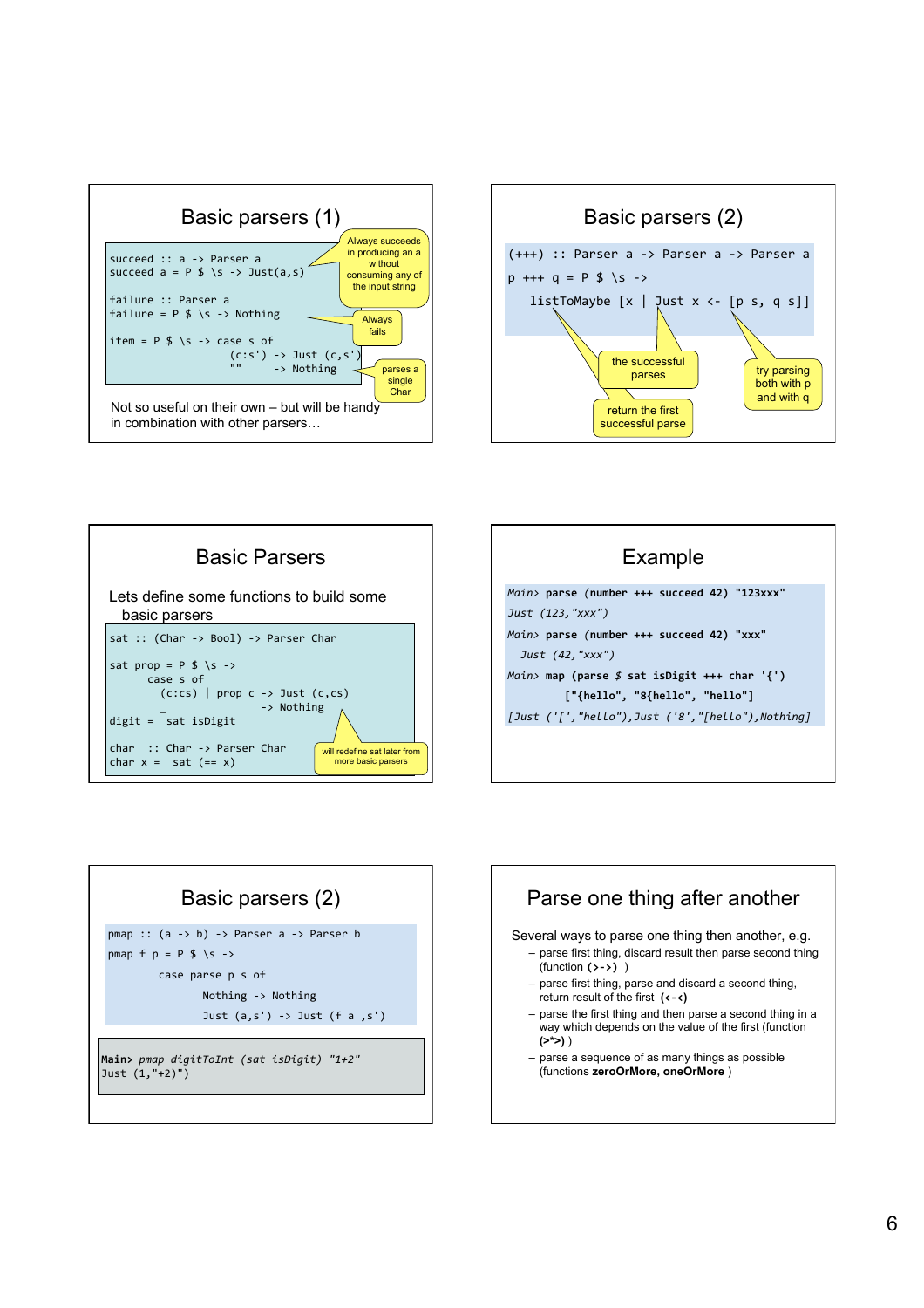